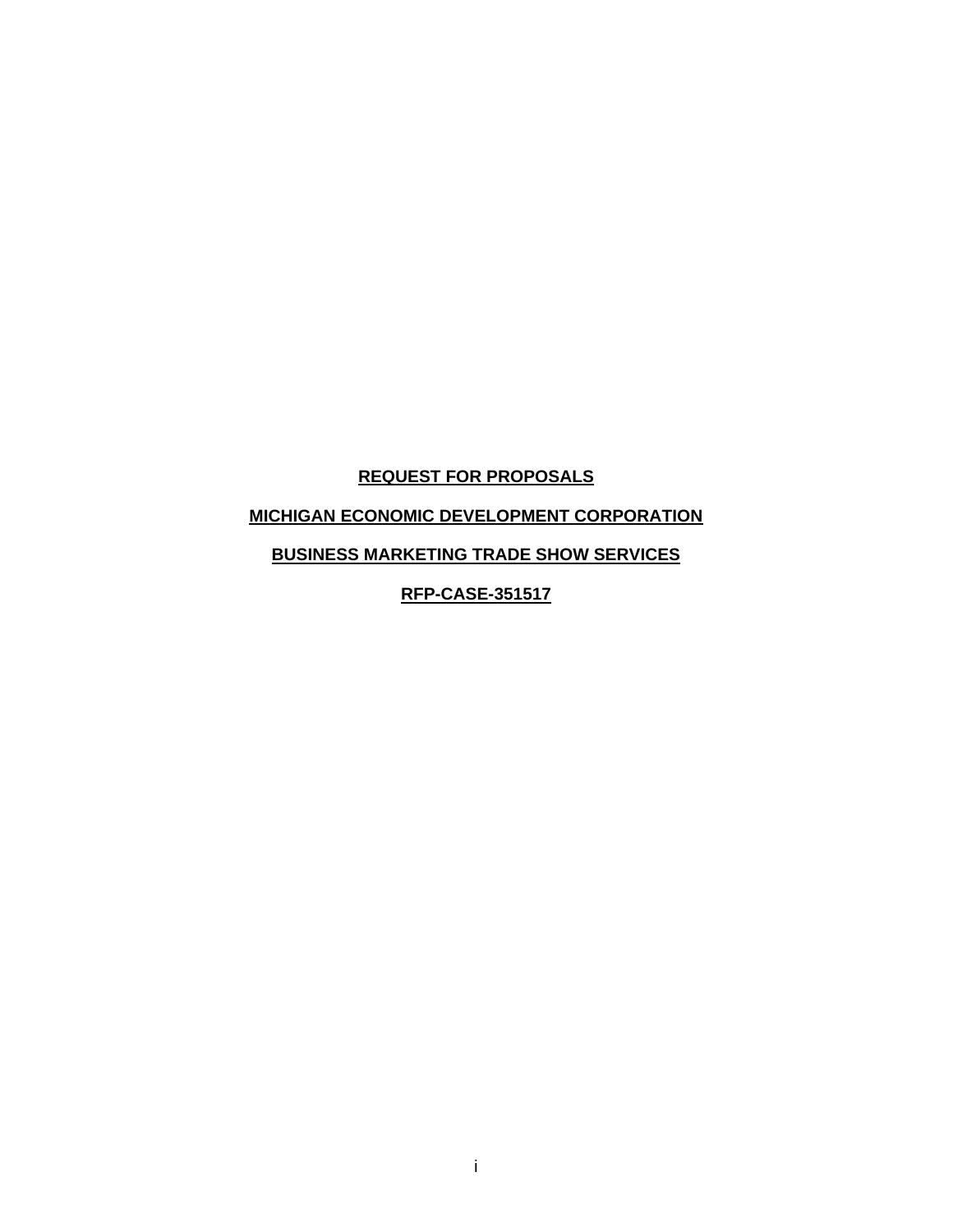#### **REMINDER**

Please check your proposal to make sure you have included all of the specifications in the Request for Proposals. In addition, please submit an electronic version of each of the following:

- Technical Proposal (Section II-A);
- Price Proposal (Section II-B);
- Signed Independent Price Determination Certificate (Attachment A); and
- Conflicts of Interest Disclosure (if applicable) (Section II-G).

**BIDDERS ARE RESPONSIBLE FOR ASSURING THAT THE FOLLOWING IDENTIFYING INFORMATION APPEARS IN THE SUBJECT LINE OF YOUR EMAIL:** *"RFP-CASE-351517 Technical Proposal"* and *"RFP-CASE-351517 Pricing Proposal"* with *Company Name*, and *"message 1 of 3"* as appropriate if the bid consists of multiple emails.

**The Michigan Economic Development Corporation (the "MEDC") will not respond to telephone inquiries, or visitation by Bidders or their representatives. Bidder's sole point of contact concerning the RFP is below and any communication outside of this process may result in disqualification.**

Contract Services Michigan Economic Development Corporation 300 North Washington Square, 3rd Floor Lansing, Michigan 48913 [contractsandgrants@michigan.org](mailto:contracts&grants@michigan.org)

#### **IMPORTANT DUE DATES**

- **April 20, 2022, at 3:00 p.m.:** Questions from potential Bidders are due via email to [contractsandgrants@michigan.org.](mailto:contractsandgrants@michigan.org) Please note: The MEDC will not respond to questions that are not received by the above date and time. In addition, questions that are phoned, faxed or sent through regular mail will not be accepted.
- **May 2, 2022, by close of business:** Responses to all qualifying questions will be posted on the MEDC's website, https://www.michiganbusiness.org/351517.
- **June 1, 2022, at 3:00 p.m.:** Electronic versions sent separately of each of your Technical Proposal and Price Proposal due to the MEDC via email to [contractsandgrants@michigan.org.](mailto:contracts&grants@michigan.org) **Proposals will not be accepted via U.S. Mail or any other delivery method.**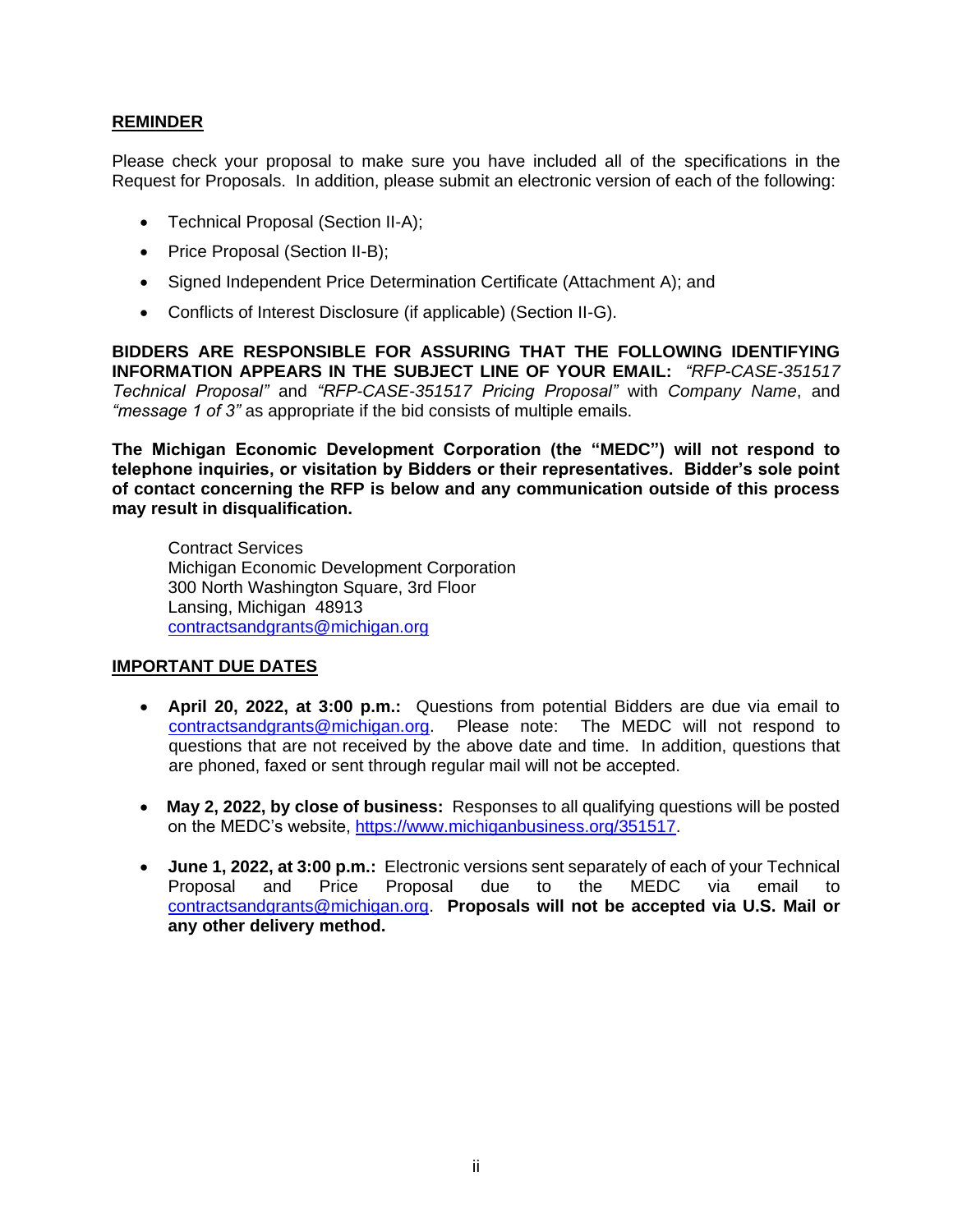# **UPDATE TABLE OF CONTENTS**

**Table of Contents** 

| Attachment A - Independent Price Determination and Prices Held Firm Certification  A-1 |  |
|----------------------------------------------------------------------------------------|--|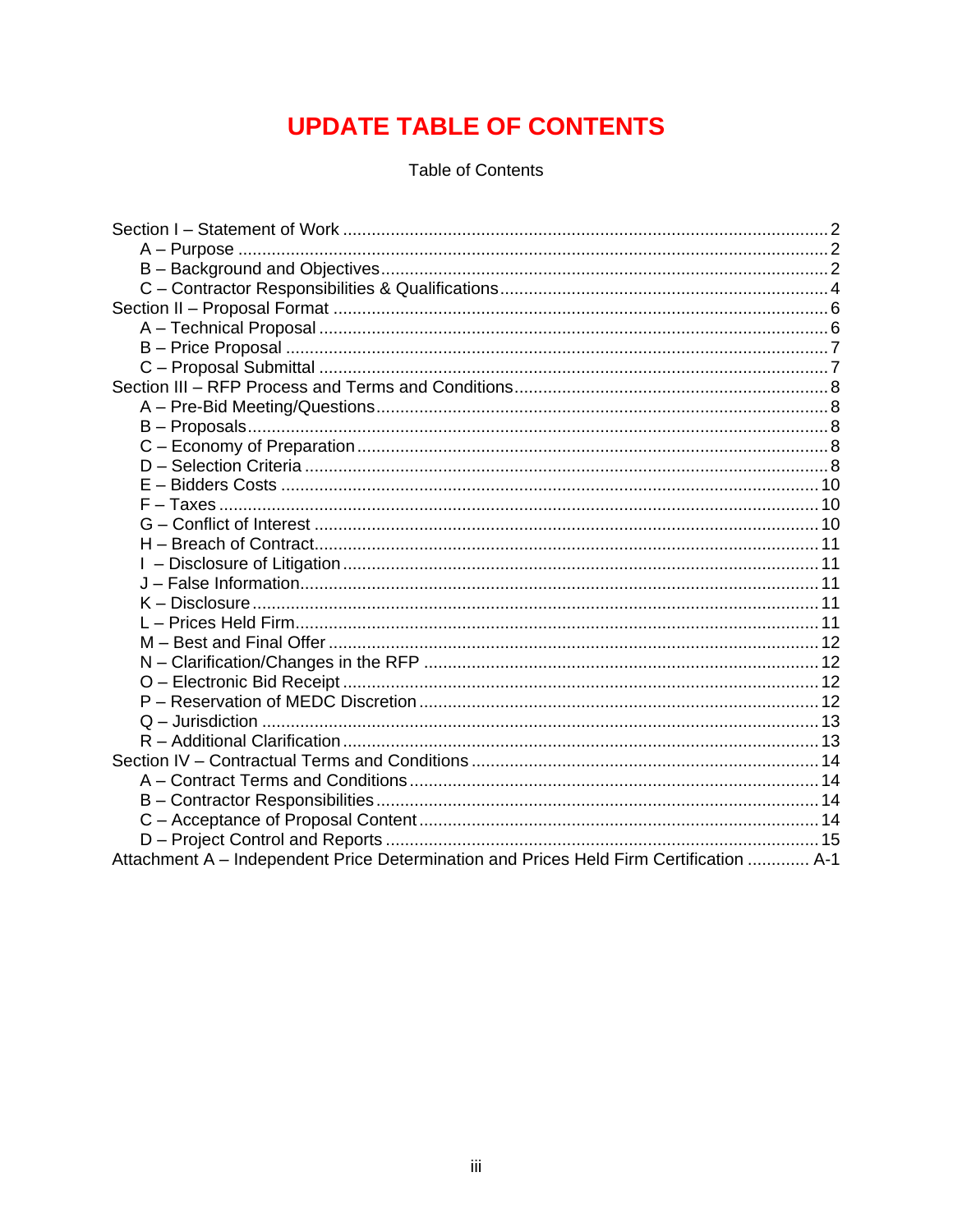#### **REQUEST FOR PROPOSAL BUSINESS MARKETING TRADE SHOW SERVICES RFP-CASE-351517**

This Request for Proposals (the "RFP") is issued by the Michigan Economic Development Corporation (the "MEDC"), Contract Services unit (the "CS"). CS is the sole point of contact with regard to all bidding and contractual matters relating to the services described in this RFP. CS is the only office authorized to change, modify, amend, alter, clarify, etc. the specifications, terms and conditions of this RFP and any contract(s) awarded as a result of this RFP (the "Contract"). CS will remain the SOLE POINT OF CONTACT throughout the bidding process. *The MEDC will not respond to telephone inquiries, or visitation by Bidders or their representatives. Bidder's sole point of contact concerning the RFP is below and any communication outside of this process may result in disqualification.*

Contract Services Michigan Economic Development Corporation 300 North Washington Square Lansing, Michigan 48913 [contractsandgrants@michigan.org](mailto:contracts&grants@michigan.org)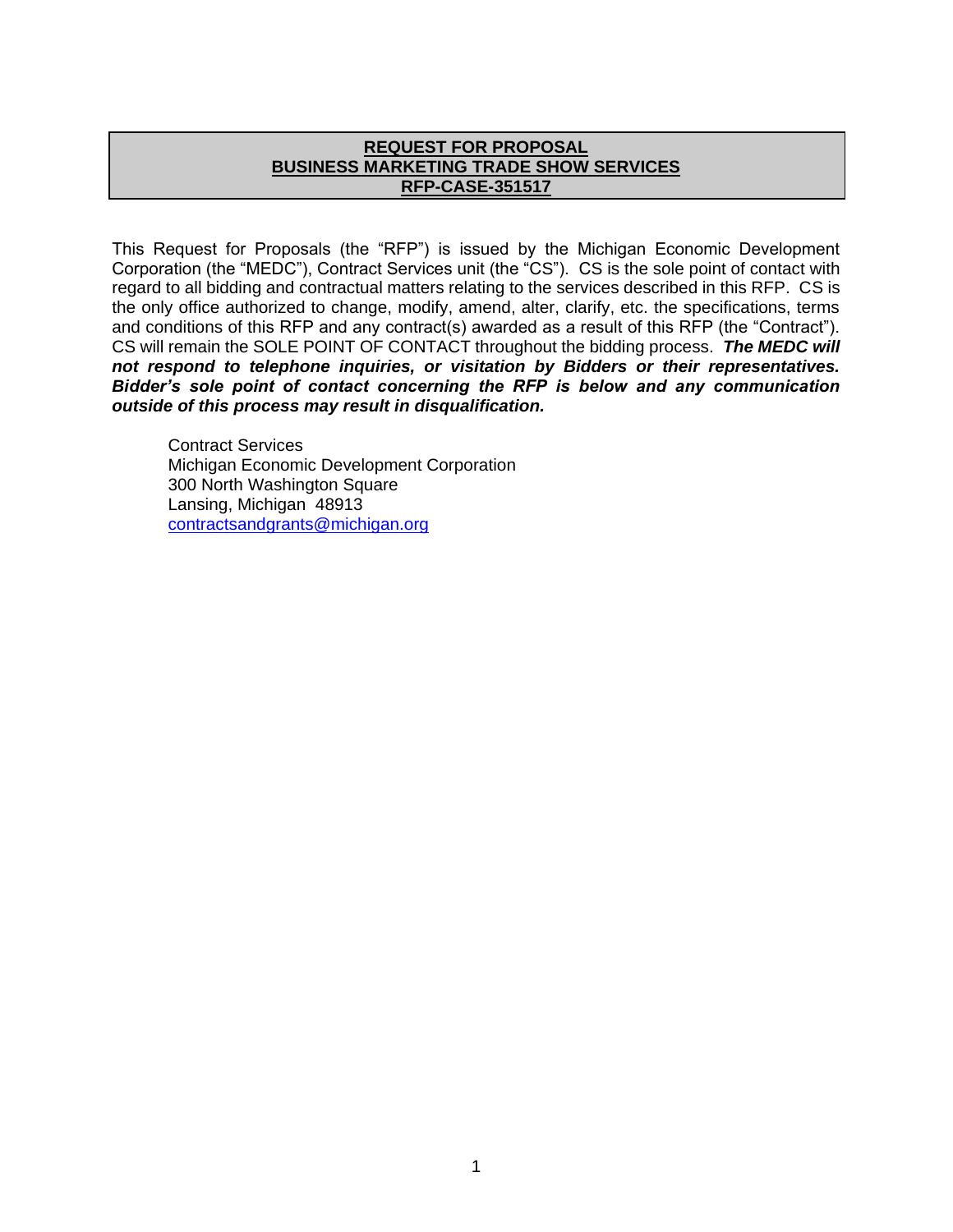#### **SECTION I STATEMENT OF WORK**

# **A. PURPOSE**:

This RPF is to seeking proposals from trade show service vendors to continue supporting the design and implementation of MEDC trade show exhibits and promotional event activities to attract, retain and grow target industries that deliver economic benefit to the people of the state. The MEDC anticipates executing a multi-year contract with the selected vendor and expects to add supplemental funding, if approved, each year of the contract term to continue implementation and enhancement of trade show exhibits and promotional events.

The annual contract term scope anticipates 15 events and a total budget of \$450,000.

# **B. BACKGROUND AND OBJECTIVES**

#### **The MEDC is the state's marketing arm and lead advocate for business development, job awareness and community development with the focus on growing Michigan's economy.**

The organization desires to extend its fully integrated business marketing campaigns, including trade show exhibits, which seek to attract, retain and grow businesses that deliver economic benefit and opportunity to the people of Michigan.

Within MEDC, the Marketing and Communications department markets the state to its selected audiences and serves as lead on paid and field marketing, public relations, event planning and protocol events related to the business development programs, travel and tourism, mobility initiatives and other placemaking initiatives within the organization.

#### **Marketing Objectives**

The MEDC is requesting trade show service vendor proposals for services that support event development, deployment and enhancement. Proposed strategies and activities must:

- Promote Michigan as a world-class business location;
- Generate new business prospects for the state;
- Increase awareness of the full suite of services MEDC offers to Michigan businesses and communities; and
- Improve the perception of Michigan as a desirable place to live, work and play.

These objectives meet the strategic focus of the MEDC to market the state and promote Michigan's image as a world-class business and leisure travel destination.

#### **Business Objectives & Strategy**

The MEDC's mission is to achieve long-term economic prosperity for Michiganders by investing in communities, enabling the growth of good jobs and promoting Michigan's strong image worldwide. MEDC business marketing activities support the organization's mission by marketing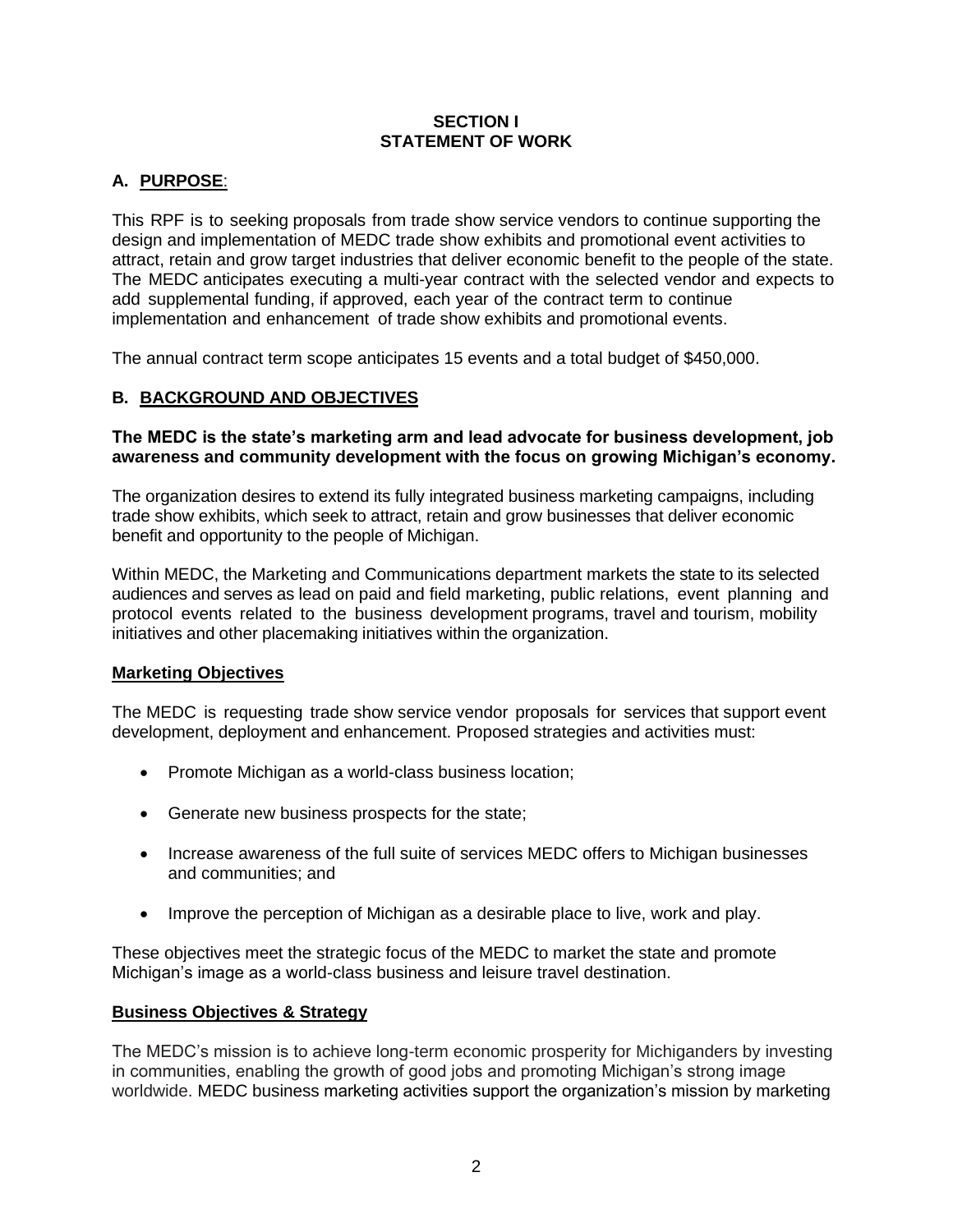the state and MEDC's services to attract, retain and grow target industries that deliver economic benefit to the people of the state.

#### Target Audiences

- 1. National Business Leaders and advisors in targeted industries where the MEDC has opportunities to influence executives and decision-makers to choose Michigan for new business investment and job creation or retention of current investment and workforce.
	- *National Markets*: Includes initiatives focused on U.S. direct investment by target industries or markets. National targets may change based on market trends, changes to federal and state economic development policy, technologies that create new opportunities and other external variables.
	- *State Markets*: Includes initiatives focused on retention and growth investment and building vibrant communities across the state of Michigan. State priorities may change based on market trends, input from industry stakeholders and regional economic development partners, technologies that create new opportunities and other external variables.
- 2. Site Selection Influencers: who partner with industry decision makers considering future business attraction, investment, expansion and growth opportunities. Site influencers may include organizations formally hired to provide site selection services as well as other influencing advisors that may work with industry decision makers.

#### Statewide Impact Industries

Statewide impact industries may evolve based on market trends, input from industry stakeholders and regional economic development partners, technologies that create new opportunities and other external variables.

While it is not assumed that all MEDC industry targets will require dedicated trade show promotion, current target industries include:

- Mobility and Automotive Manufacturing
	- o Building upon our uncontested automotive leadership to stay at the forefront of the mobility revolution.
- Professional and Corporate Services
	- $\overline{\circ}$  Using the purchasing power of Michigan companies to attract corporate and professional service providers to the state.
- Life Sciences and Medical Device Technology
	- o Leveraging our existing medical device anchor companies and research assets to enable growth of the medical device industry.
- Engineering, Design and Development
	- o Harnessing our talent base to become the research & development and industrial design capital of the world.
- Advanced Manufacturing
	- $\overline{\circ}$  Positioning Michigan as a leader in Industry 4.0 and leveraging our talent to capture a larger share of growth in the defense and advanced materials industries.
- Tech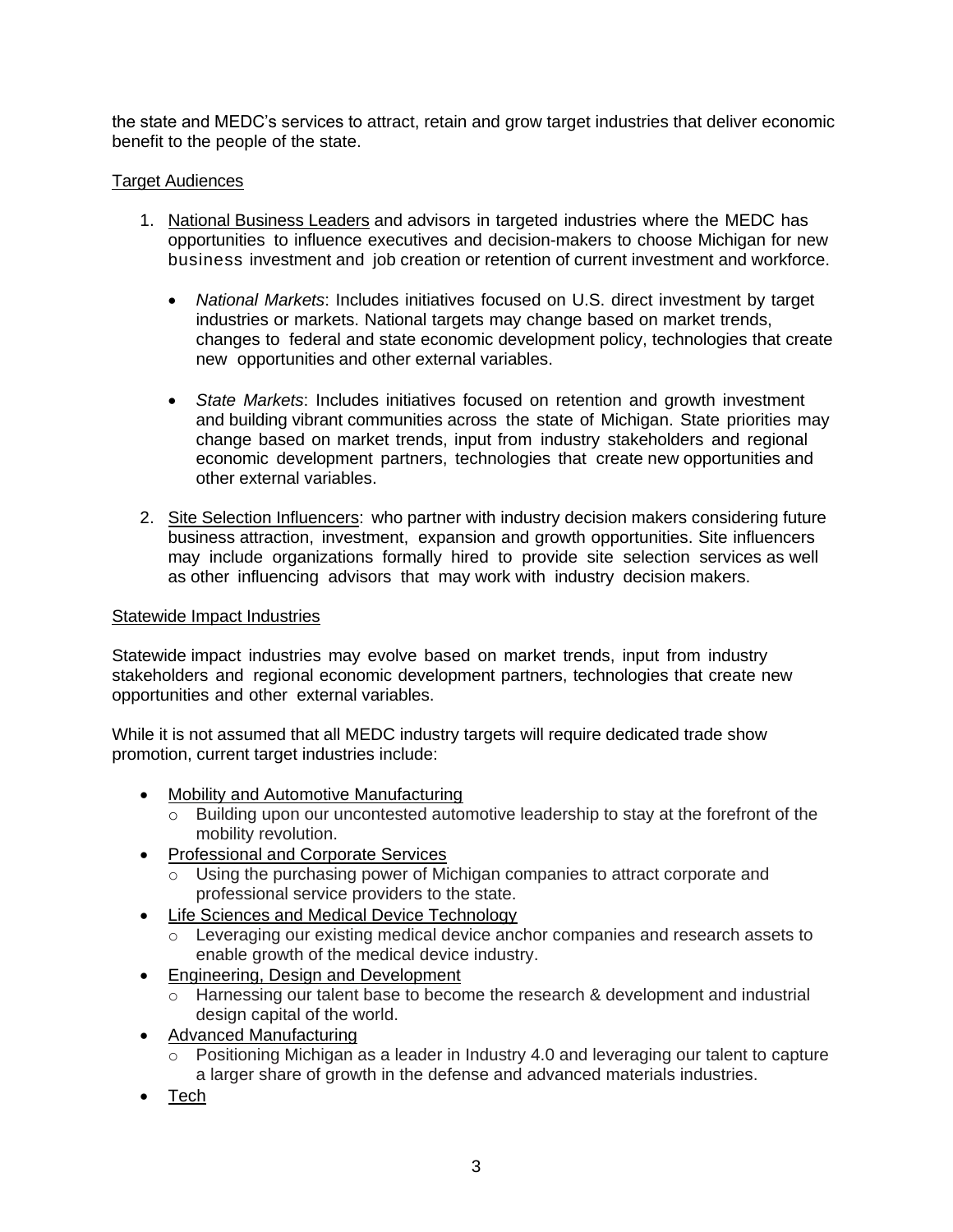$\circ$  Capitalizing on our existing mobility, software, manufacturing, engineering and design capabilities to grow Michigan's tech footprint.

#### MEDC Core Programs & Services

While it is not assumed that all MEDC programs, services and initiatives will require dedicated trade show promotion, proposals may include content on:

- 1. Market the State: Focus on promoting positive perceptions of Michigan business nationally to identify and attract new business development opportunities to Michigan.
	- Attraction of U.S. and foreign direct investment
	- Retention and growth of Michigan business
- 2. Market MEDC's suite of services: Programs and resources designed to support retaining, expanding and growing existing Michigan businesses.

Pure Michigan Business Connect: Business-to-Business Buyer/Supplier network

- International Export Services: Financial and support services to assist Michigan companies entering the export market or expanding export activities into new markets.
- Entrepreneurship and Innovation: Financial and support services to assist stakeholders in technology commercialization and making connections to venture capital and other funding resources.
- Access to Capital: Increase the availability of capital for Michigan businesses at every stage of development.
- Mobility and Defense Industry: Programs and services that strengthen Michigan's mobility and defense ecosystem.
- Community Development: Programs and services that serve municipalities and developers with the goal of creating vibrant, thriving communities.

# **C. CONTRACTOR RESPONSIBILITIES & QUALIFICATIONS**

- Expertise and proven success, within the vendor's current client roster, in trade show service management.
- Develop and deploy integrated, comprehensive and turnkey trade show exhibits and services in Michigan and other U.S. locations where MEDC has a strategic presence at an event. Services and expertise included should include:
	- $\circ$  Design strategy and creative development that maintains MEDC's brand standards
	- o Show services logistics coordination as needed per event:
		- Floor plan development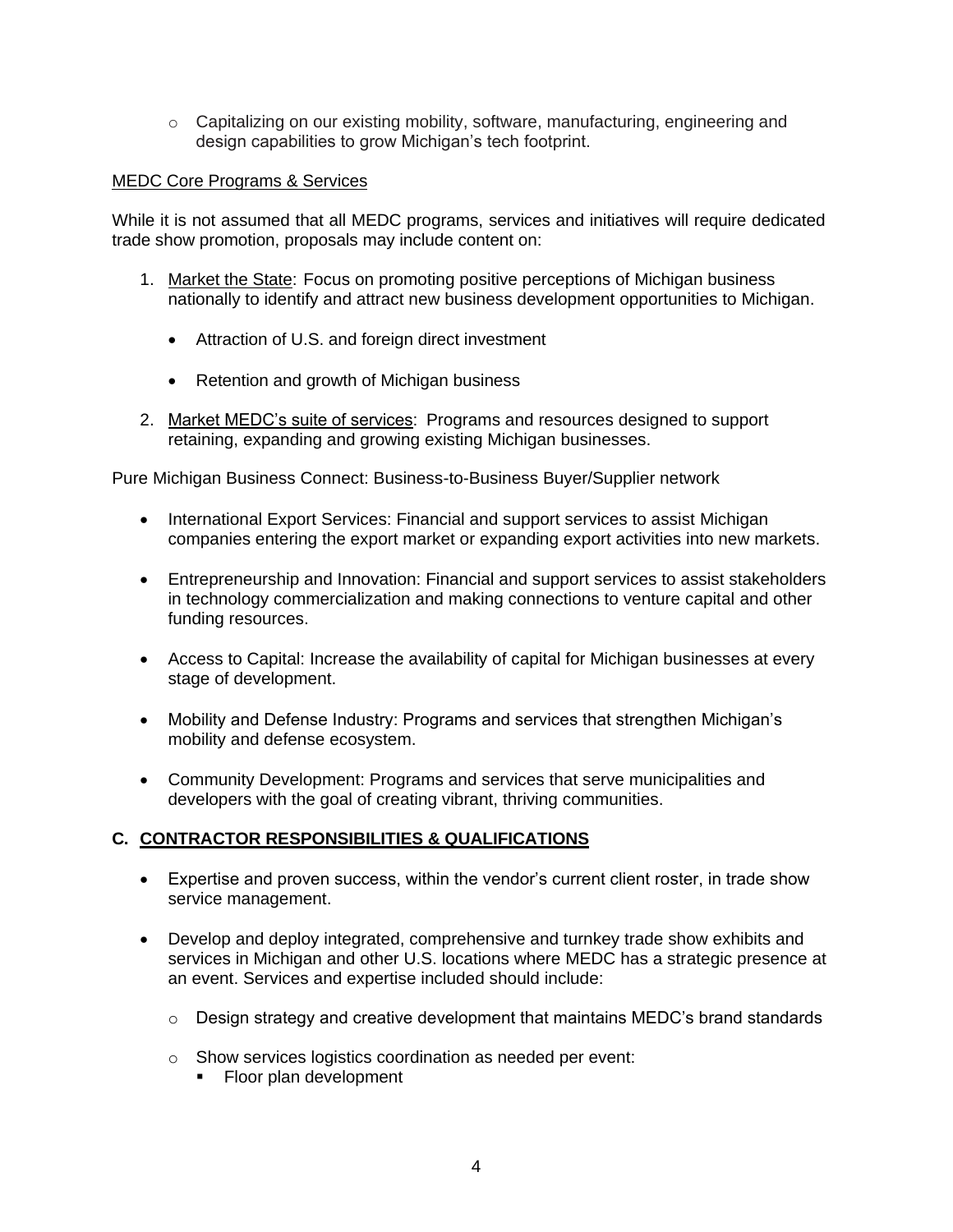- Material procurement and delivery
- Onsite supervision for installation and teardown of exhibits
- Communication and facilitation of third-party vendors such as audio or electricians
- o Storage of MEDC's existing trade show assets and related materials;
- o Continual reporting for existing trade show inventory and assets;
- o Ability to transport stored assets to and from MEDC events as needed;
- $\circ$  Submission of estimated budgets and events proposals based on annual scope.
- Demonstrated ability to recommend and facilitate compelling experiences that attract significant attendee traffic to booth properties or related events.
- Manage contracts and communication with event organizer including rentals, drayage, labor, shipping, setup and teardown.
- Participate in regular strategy and status meetings with MEDC staff, as well as MEDC's other agencies of record.
- Collaborate with MEDC's design, marketing and events team.
- Sub-contract specialized trade show vendor services as needed and in coordination with MEDC marketing team.
- Proven capability to partner with additional agencies, including MEDC's selected vendors for advertising and Pure Michigan advertising services.
- Commitment to diversity, equity and inclusion in policy, practice and creative work.
- Demonstrated passion for and commitment to Michigan.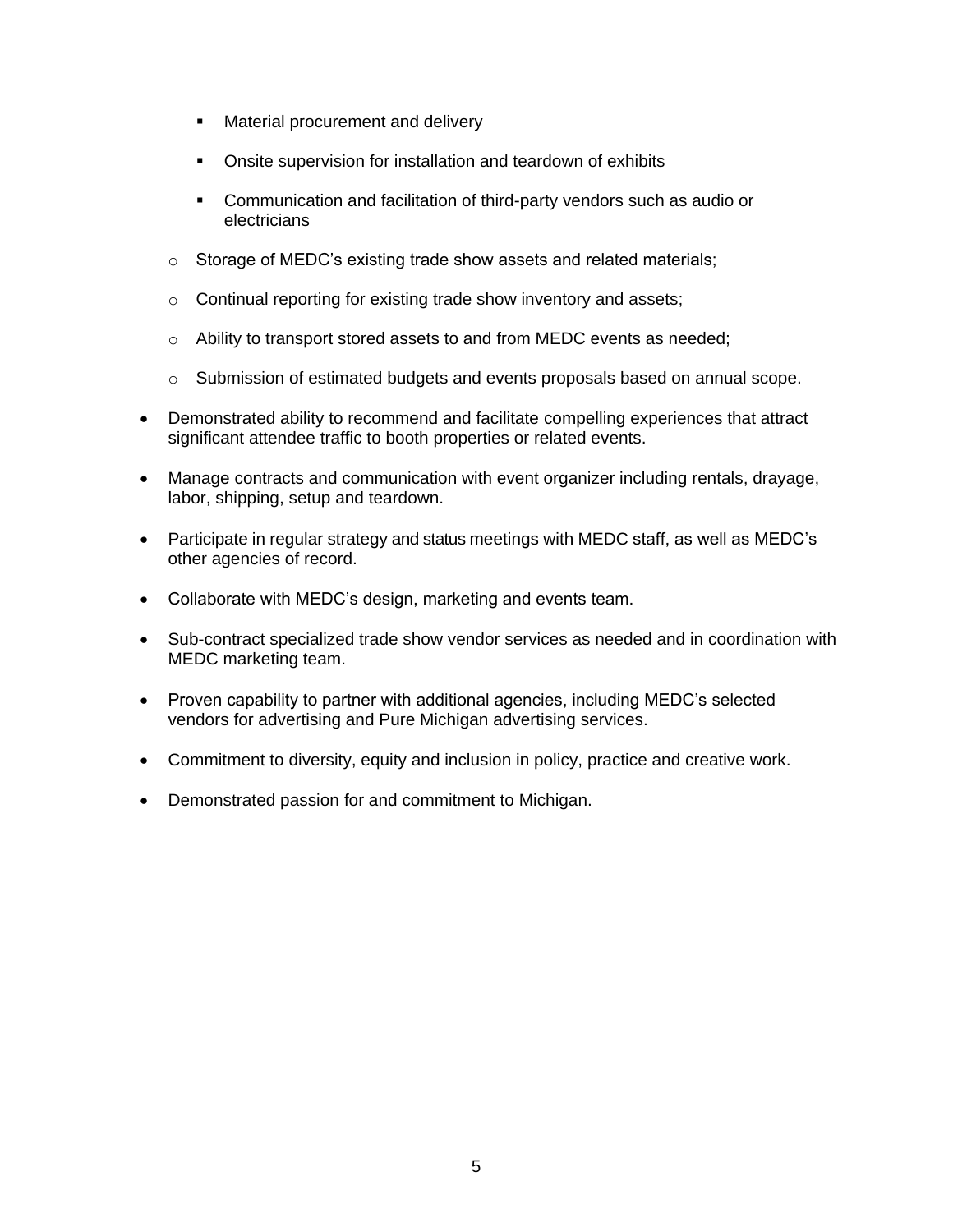#### **SECTION II PROPOSAL FORMAT**

To be considered, each Bidder must submit a COMPLETE proposal in response to this RFP using the format specified. Bidder's proposal must be submitted in the format outlined below. There should be no attachments, enclosures, or exhibits other than those required in the RFP or considered by the Bidder to be essential to a complete understanding of the proposal. Each section of the proposal should be clearly identified with appropriate headings:

#### **A) TECHNICAL PROPOSAL**

- 1. Business Organization and History State the full name, address, and phone and facsimile number of your organization and, if applicable, the branch office or other subordinate element that will perform, or assist in performing, the work hereunder. Indicate whether it operates as an individual, partnership, or corporation; if as a corporation, include the state in which it is incorporated. If appropriate, the proposal must state whether the organization is licensed to operate in the State of Michigan.
- 2. Statement of the Problem State in succinct terms your understanding of the problem(s) presented by this RFP.
- 3. Narrative Include a narrative summary description of the proposed effort and of the services(s)/products(s) that will be delivered.
- 4. Technical Work Plans Provide a detailed research outline and timelines for accomplishing the work.
- 5. Prior Experience Describe the prior experience of your organization which you consider relevant to the successful accomplishment of the project defined in this RFP. Include sufficient detail to demonstrate the relevance of such experience. Proposals submitted should include, in this Section, descriptions of qualifying experience to include project descriptions, costs, and starting and completion dates of projects successfully completed; also include the name, address, and phone number of the responsible official of the client organization who may be contacted.

The MEDC may evaluate the Bidder's prior performance with the MEDC, and prior performance information may be a factor in the award decision.

6. Project Staffing – The Bidder must be able to staff a project team which possesses talent and expertise in the field of the requirements of this RFP. Identify a Project Manager and staff assigned by name and title. Include biographies, experience and any other appropriate information regarding the work team's qualification for this initiative. Indicate staff turnover rates. Show where the project team will be physically located during the time they are engaged in the work. Indicate which of these individuals you consider key to the successful completion of the work. Indicate the amount of dedicated management time for the Bidder's Project Manager and other key individuals. Do not include any financials for the contemplated work within the Technical Proposal. Resumes of qualifications should be supplied for proposed project personnel.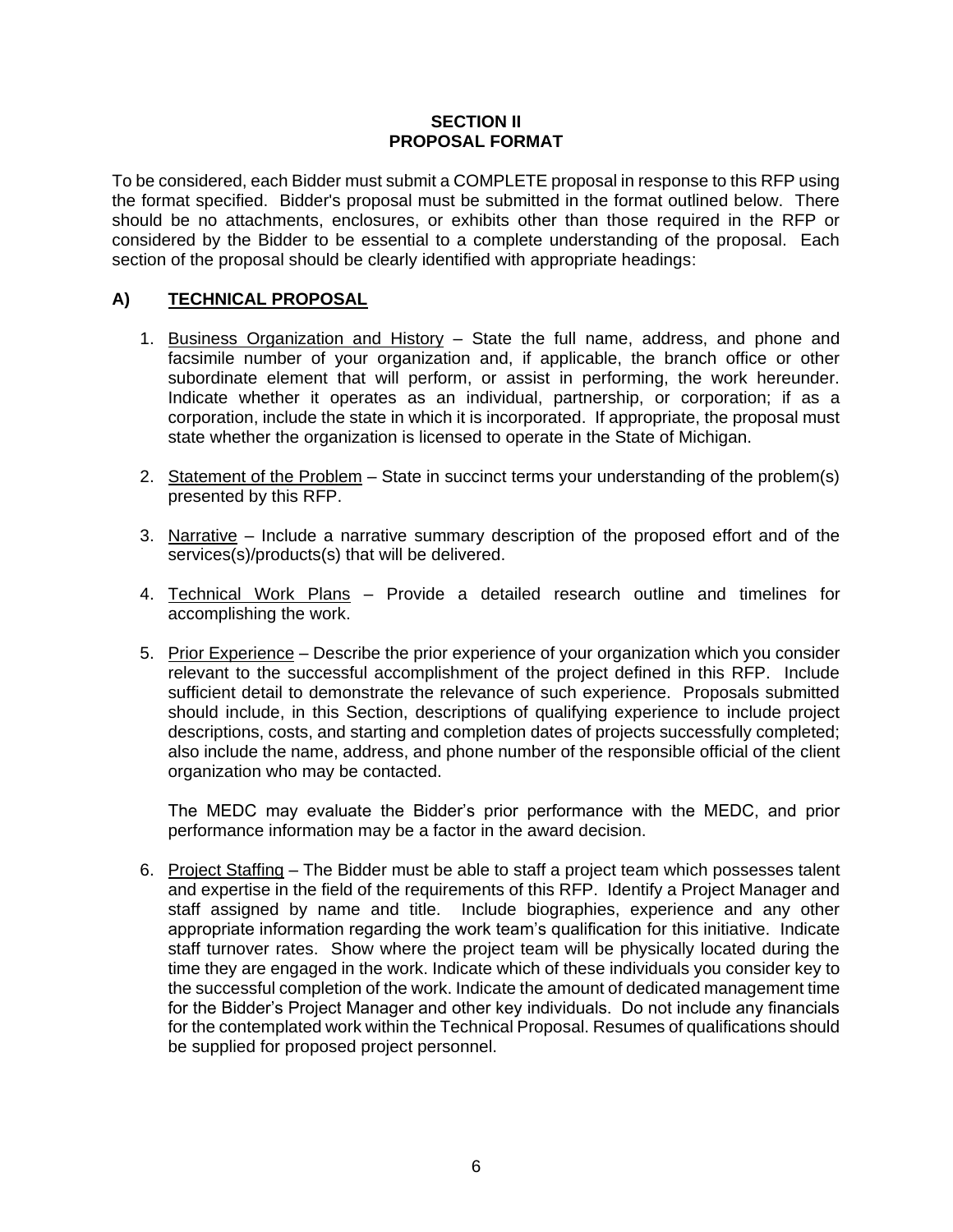Please Note: The MEDC further reserves the right to interview the key personnel assigned by the Contractor to this project and to recommend reassignment of personnel deemed unsatisfactory.

- 7. Subcontractors List here all subcontractors that will be engaged to accomplish the project described in this RFP; include firm name and address, contact person and complete description of work to be subcontracted. Include descriptive information concerning subcontractor's organization and abilities. Also, the information provided in response to A-5, above, should include detailed information about each potential subcontractor.
- 8. Bidder's Authorized Expediter Include the name and telephone number of person(s) in your organization authorized to expedite any proposed contract with the MEDC.
- 9. Additional Information and Comments Include any other information that is believed to be pertinent, but not specifically asked for elsewhere.

# **B) PRICE PROPOSAL**

Provide the cost/rate/price information for all firms/persons named in your Price Proposal to demonstrate the reasonableness of your Price Proposal. Attach a schedule of all expenses covering each of the services and activities identified in your proposal.

The MEDC is exempt from federal excise tax, and state and local sales taxes. The Price Proposal should not include taxes.

#### **THE PRICING PROPOSAL MUST BE IDENTIFIED AND SENT SEPARATELY FROM THE TECHNICAL PORTION OF YOUR PROPOSAL ACCORDING TO THE INSTRUCTIONS OF THIS RFP. Separately sealed pricing proposals will remain sealed until the JEC has completed evaluation of the technical proposals.**

Bidders please note: Rates quoted in response to this RFP are firm for the duration of the Contract; no price increase will be permitted.

# **C) PROPOSAL SUBMITTAL**

Submit separately marked electronic versions of each of your Technical Proposal and Price Proposal to the MEDC via email to [contractsandgrants@michigan.org](mailto:contracts&grants@michigan.org) not later than **3:00 p.m. on June 1, 2022.** The MEDC has no obligation to consider any proposal that is not timely received. **Proposals will not be accepted via U.S. Mail or any other delivery method.**

BIDDERS ARE RESPONSIBLE FOR ASSURING THAT THE FOLLOWING IDENTIFYING INFORMATION APPEARS IN THE SUBJECT LINE OF YOUR EMAIL: *"RFP-CASE-351517 Technical Proposal" and RFP-CASE-351517 Price Proposal"* with *Company Name*, and *"message 1 of 3"* as appropriate if the bid consists of multiple emails.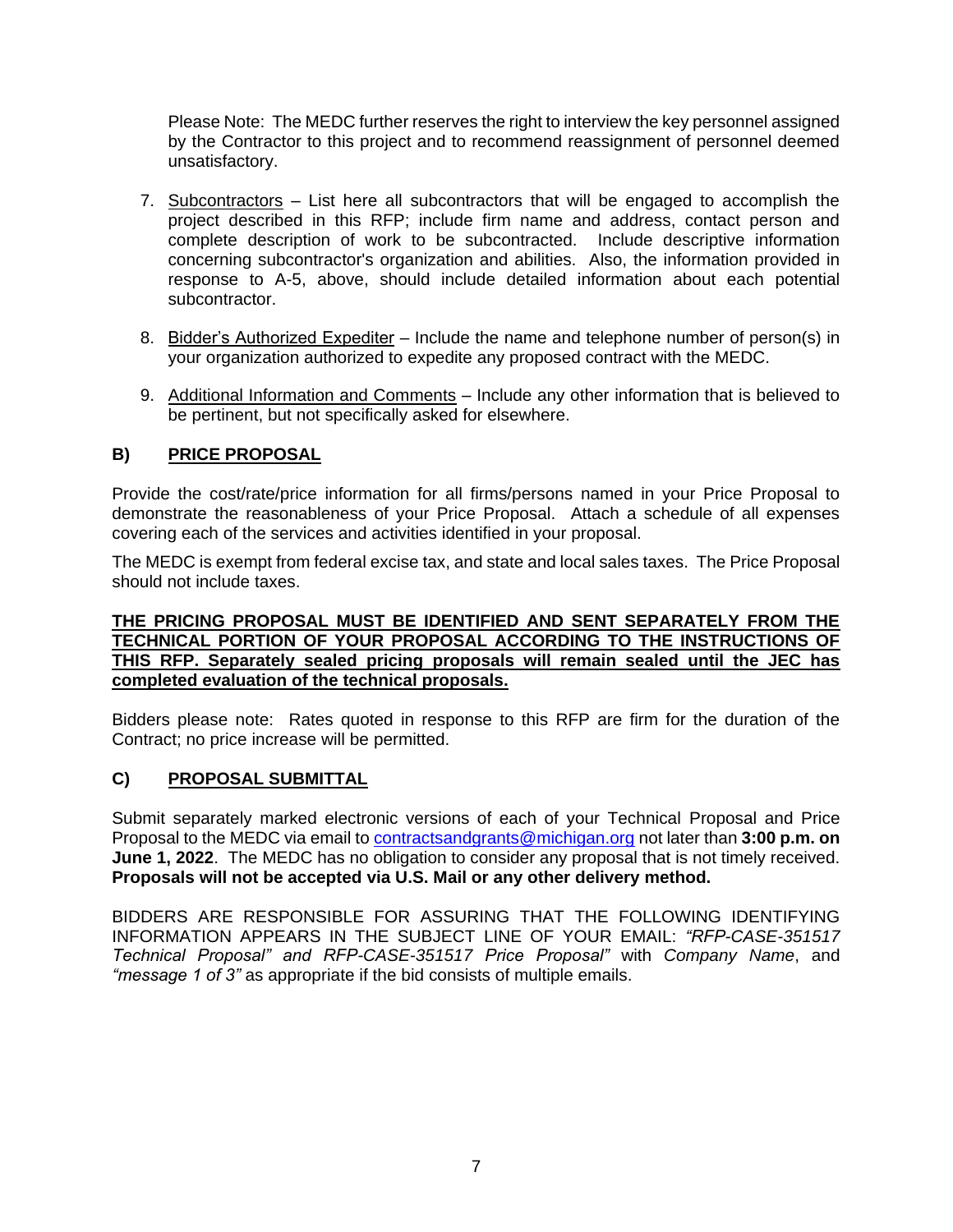#### **SECTION III RFP PROCESS AND TERMS AND CONDITIONS**

#### **A) PRE-BID MEETING/QUESTIONS**

A pre-bid meeting will not be held. Questions from Bidders concerning the specifications in this RFP must be received via e-mail no later than **3:00 pm on April 20, 2022**. Questions must be submitted to:

> Contract Services [contractsandgrants@michigan.org](mailto:contracts&grants@michigan.org)

#### **B) PROPOSALS**

To be considered, Bidders must submit a complete response to this RFP, using the format provided in Section II of this RFP, by **3:00 p.m. on June 1, 2022**. No other distribution of proposals is to be made by the Bidder.

The Technical Proposal must be **signed physically or electronically** by an official of the Bidder authorized to bind the Bidder to its provisions. The proposal must include a statement as to the period during which it remains valid; this period must be at least ninety (90) days from June 1, 2022. The rates quoted in the Price Proposal must remain firm for the period indicated in Section II.

#### **C) ECONOMY OF PREPARATION**

Each proposal should be prepared simply and economically, providing a straightforward, concise description of the Bidder's ability to meet the requirements of the RFP. Emphasis should be on completeness and clarity of content.

#### **D) SELECTION CRITERIA**

Responses to this RFP will be evaluated based upon a three-step selection process. The proposal must address the requirements described in Section II of this RFP.

The first step is an evaluation of which proposals satisfactorily meet the requirements of this RFP as stated in Section II.

- 1) Step I Initial evaluation for compliance
	- a) *Proposal Content* Contract Services will screen the proposals for technical compliance to include but not be limited to:
		- Timely submission of the proposal.
		- Technical Proposal and Price Proposal clearly identified and sent separately.
		- Proposal signed physically or electronically by an official of the Bidder authorized to bind the Bidder to its provisions.
		- Proposals satisfy the form and content requirements of this RFP.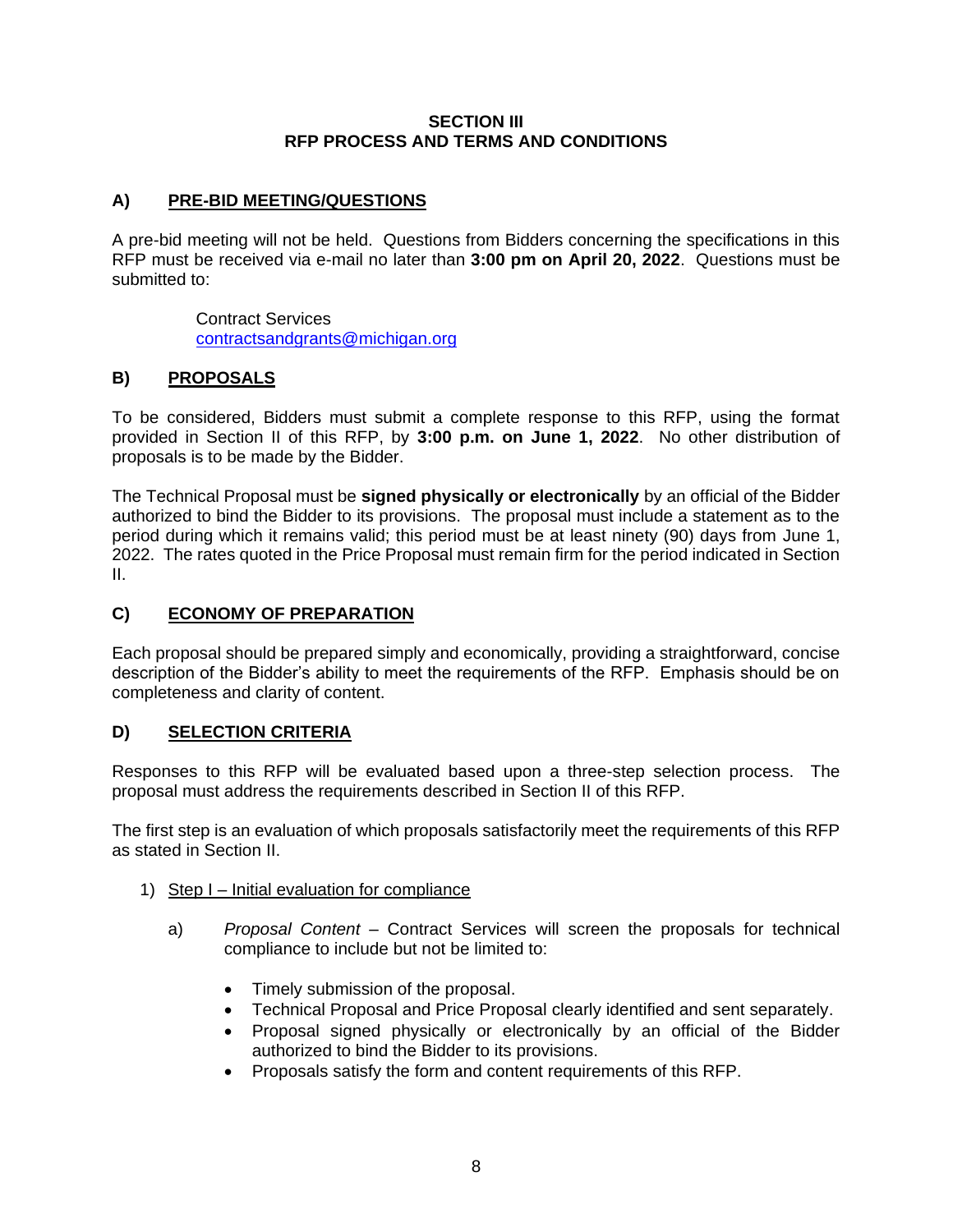#### 2) Step II – Criteria for Satisfactory Technical Proposals

- *a.)* During the second step of the selection process, proposals will be considered by a Joint Evaluation Committee (the "JEC") comprised of individuals selected by the MEDC. Only those proposals that satisfy the requirements described in this RFP, as determined in the sole discretion of the JEC, will be considered for evaluation in Step II. The JEC reserves the right to request additional information from any Bidder.
- *b.*) *Competence, Experience and Staffing Capacity The proposal should indicate the* ability of the Bidder to meet the requirements of this RFP, especially the time constraints, quality, and recent projects similar to that described in this RFP. The proposal should indicate the competence of the personnel whom the Bidder intends to assign to the project, including education and experience, with particular reference to experience on projects similar to that described in this RFP and qualifications of Bidder's Project Manager and the Project Manager's dedicated management time, as well as that of other key personnel working on this project.

|   |                           | Weight |
|---|---------------------------|--------|
|   | <b>Statement of Work</b>  | 40     |
|   | <b>Bidder Information</b> | 30     |
| ົ | <b>Prior Experience</b>   | 15     |
|   | Staffing                  | 15     |
|   | TOTAL                     | 100    |

- *c.)* During the JEC's review, Bidders may be required to make oral presentations of their proposals to the JEC. These presentations provide an opportunity for the Bidders to clarify the proposals. The MEDC will schedule these presentations, if required by the JEC.
- *d.)* Only those proposals receiving a score of *80 points or more* in the technical proposal evaluation will have their pricing evaluated to be considered for award.
- 3) Step III Criteria for Satisfactory Price Proposal
	- a.) Based on what is in the best interest of the MEDC, the MEDC will award the Contract considering value, quality, and the ability to meet the objectives of this RFP, of proposals that were approved as a result of this two-step evaluation process.
	- b.) The MEDC reserves the right to consider economic impact on the State of Michigan when evaluating proposal pricing. This includes, but is not limited to: job creation, job retention, tax revenue implications, and other economic considerations.
	- c.) The award recommendation will be made to the responsive and responsible Bidder who offers the best value to the MEDC and the State of Michigan. Best value will be determined by the Bidder meeting the minimum point threshold and offering the *best proposal that meets the objectives of the RFP.*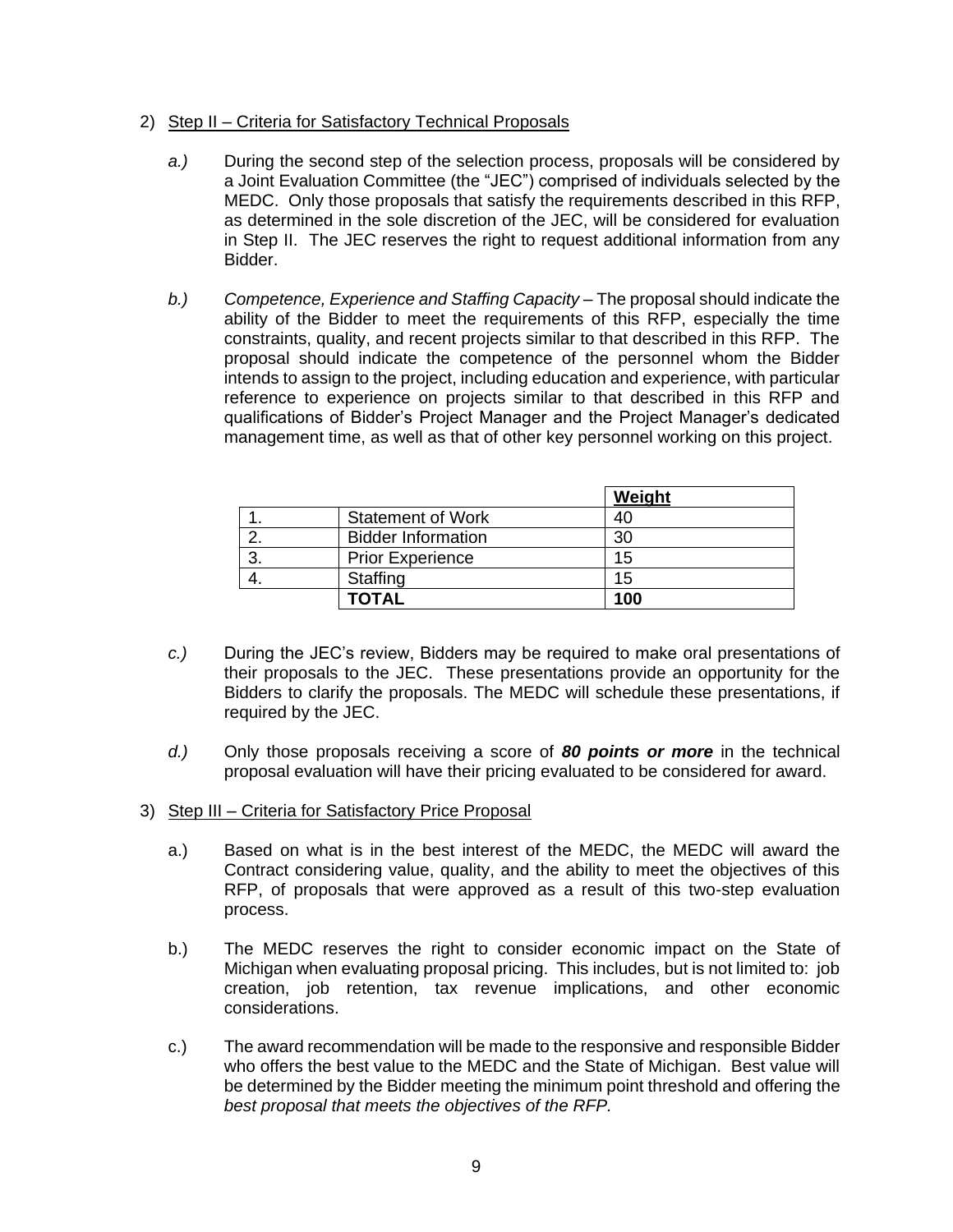d.) The MEDC reserves the right to award to another "best value" contractor in case the original Awardee does not accept the award.

# **E) BIDDERS COSTS**

The MEDC is not liable for any costs incurred by any Bidder prior to signing of the Contract by all parties.

# **F) TAXES**

The MEDC may refuse to award a contract to any Bidder who has failed to pay any applicable taxes or if the Bidder has an outstanding debt to the State of Michigan or the MEDC.

Except as otherwise disclosed in an exhibit to the Proposal, Bidder certifies that all applicable taxes are paid as of the date the Bidder's Proposal was submitted to the MEDC and the Bidder owes no outstanding debt to the State of Michigan or the MEDC.

# **G) CONFLICT OF INTEREST**

The Bidder must disclose, in an exhibit to the proposal, any possible conflicts of interest that may result from the award of the Contract or the services provided under the Contract.

Except as otherwise disclosed in the proposal, the Bidder affirms that to the best of its knowledge there exists no actual or potential conflict between the Bidder, the Bidder's project manager(s) or its family's business or financial interests ("Interests") and the services provided under the Contract. In the event of any change in either Interests or the services provided under the Contract, the Bidder will inform the MEDC regarding possible conflicts of interest which may arise as a result of such change and agrees that all conflicts shall be resolved to the MEDC's satisfaction or the Bidder may be disqualified from consideration under this RFP. As used in this Section, "conflict of interest" shall include, but not be limited to, the following:

- 1) Giving or offering a gratuity, kickback, money, gift, or anything of value to a MEDC official, officer, or employee with the intent of receiving a contract from the MEDC or favorable treatment under a contract;
- 2) Having or acquiring at any point during the RFP process or during the term of the Contract, any contractual, financial, business or other interest, direct or indirect, that would conflict in any manner or degree with Bidder's performance of its duties and responsibilities to the MEDC under the Contract or otherwise create the appearance of impropriety with respect to the award or performance of the Contract; or
- 3) Currently in possession of or accepting during the RFP process or the term of the Contract anything of value based on an understanding that the actions of the Bidder or its affiliates or Interests on behalf of the MEDC will be influenced.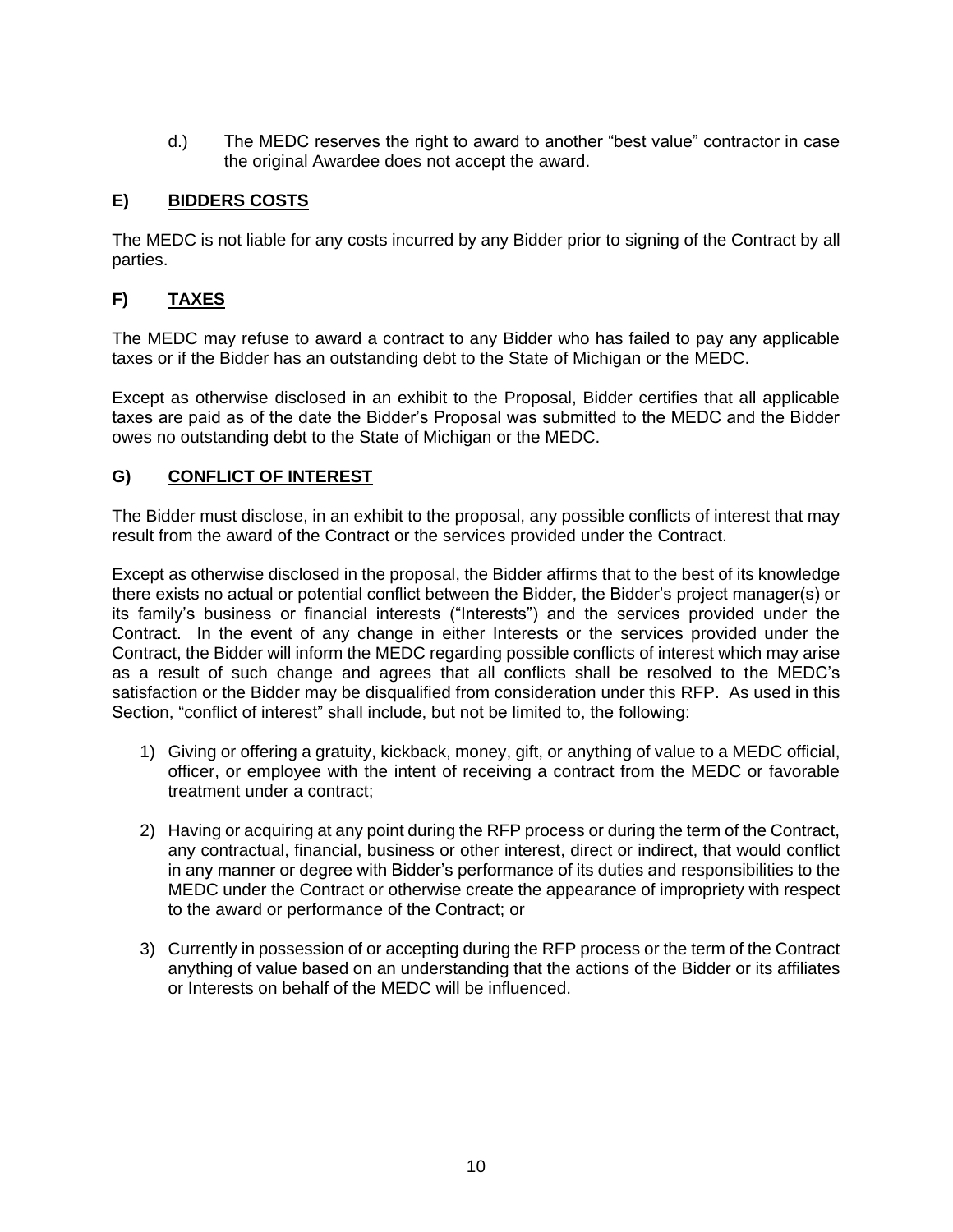# **H) BREACH OF CONTRACT**

Except as otherwise disclosed in an exhibit to Bidder's proposal, Bidder is not in material default or breach of any contract or agreement that it may have with the State of Michigan or any of its departments, commissions, boards or agencies, or any other public body in the State of Michigan. Further, Bidder represents and warrants that it has not been a party to any contract with the State of Michigan or any public body that was terminated within the previous five (5) years because the Bidder failed to perform or otherwise breached an obligation of such contract.

# **I) DISCLOSURE OF LITIGATION**

Except as otherwise disclosed in an exhibit to Bidder's proposal, there is no criminal litigation, investigations or proceedings involving the Bidder (and each subcontractor, if subcontractors will be used to provide the goods/services requested under this RFP) or any of the Bidder's officers or directors or any litigation or proceedings under the Sarbanes-Oxley Act. In addition, Bidders must disclose in the exhibit requested under this Section of the RFP any civil litigation, arbitration or proceeding to which the Bidder (or, to the extent Bidder is aware, any subcontractor) is a party and which involves: (1) disputes that might reasonably be expected to adversely affect the viability or financial stability of the Bidder (or subcontractor); or (2) a claim or written allegation of fraud or breach of contract against Bidder (or, to the extent Bidder is aware, subcontractor), by a governmental or public entity arising out of their business dealings with governmental or public entities. Details of any settlements which Bidder is prevented from disclosing under the terms of the settlement may be annotated as such.

# **J) FALSE INFORMATION**

If the MEDC determines that a Bidder purposefully or willfully submitted false information in response to this RFP, the Bidder will not be considered for an award and any resulting Contract that may have been executed may be terminated.

# **K) DISCLOSURE**

All Bidders should be aware that proposals submitted to the MEDC in response to this RFP may be subject to disclosure under the provisions of Public Act 442 of 1976, as amended, known as the Freedom of Information Act ("FOIA"). Accordingly, confidential information should be excluded from Bidders' proposals. Bidders, however, are encouraged to provide sufficient information to enable the MEDC to determine the Bidder's qualifications and to understand or identify areas where confidential information exists and could be provided. The FOIA also provides for the complete disclosure of the Contract and any attachments or exhibits thereto.

# **L) PRICES HELD FIRM**

LENGTH OF TIME PRICES ARE TO BE HELD FIRM: All rates quoted in Bidder's response to this RFP will be firm for the duration of the Contract. No price changes will be permitted. IN THE EVENT THAT PROPOSED CHANGES ARE NOT ACCEPTABLE TO THE MEDC, THE CONTRACT SHALL BE TERMINATED AND THE MODIFIED CONTRACT SHALL BE SUBJECT TO COMPETITIVE BIDDING.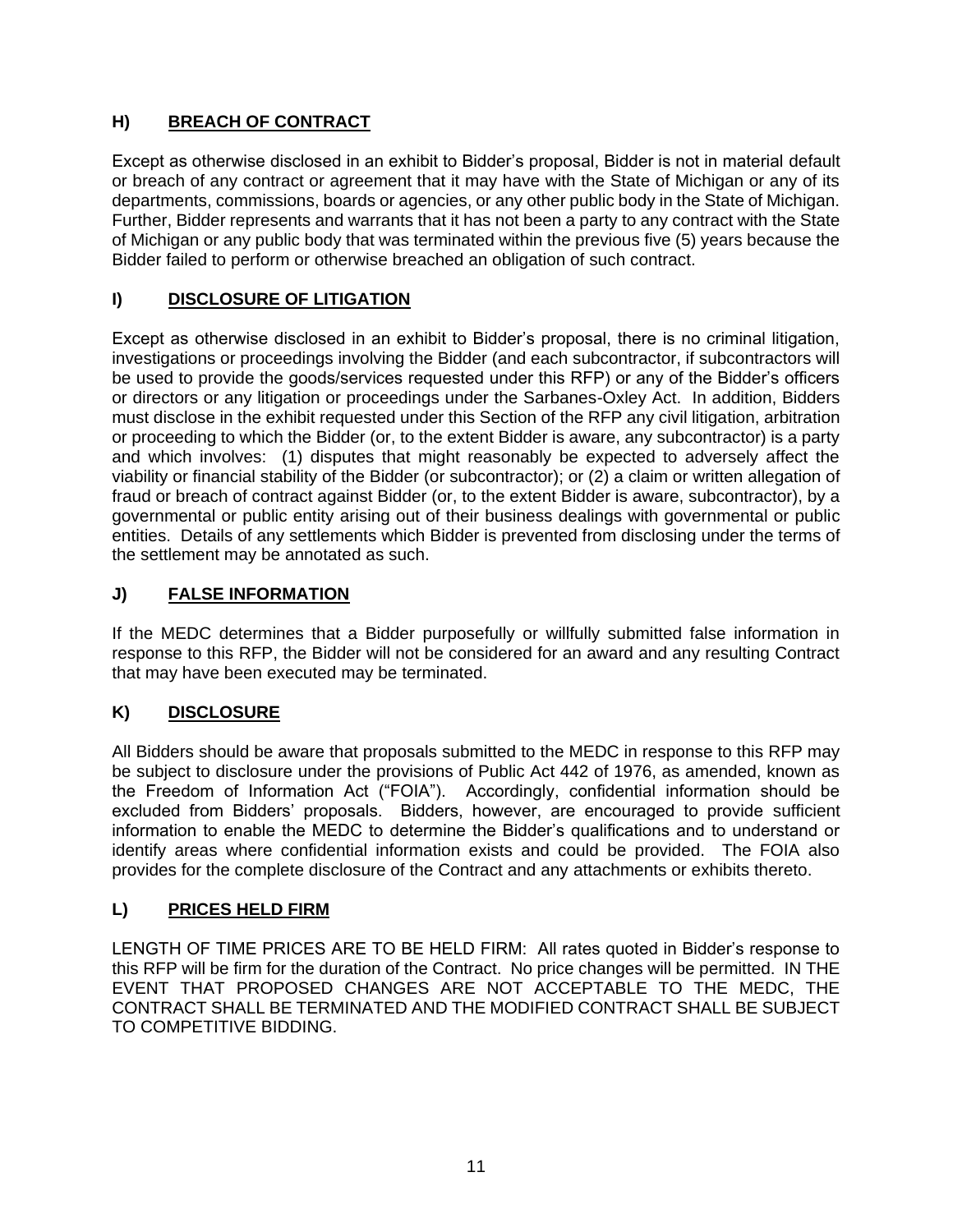# **M) BEST AND FINAL OFFER**

At any time during the evaluation process, the JEC may request a Best and Final Offer ("BAFO") from any Bidder. This will be the final opportunity for a Bidder to provide a revised proposal. The scope of the changes allowed in the BAFO will be published as part of the issuance of the BAFO request.

**Bidders are cautioned to propose the best possible offer at the outset of the process, as there is no guarantee that any Bidder will be allowed an opportunity to engage in Pricing Negotiations or requested to submit a Best and Final Offer.**

# **N) CLARIFICATION/CHANGES IN THE RFP**

Changes made to the RFP as the result of responses made to qualifying questions or concerns will be posted on https://www.michiganbusiness.org/351517. Applicants are encouraged to regularly check this site for changes or other information related to the RFP.

# **O) ELECTRONIC BID RECEIPT**

ELECTRONIC VERSIONS OF EACH OF YOUR TECHNICAL AND PRICE PROPOSALS SENT SEPARATELY MUST BE RECEIVED AND TIME-STAMPED BY THE MEDC TO [contractsandgrants@michigan.org,](mailto:contracts&grants@michigan.org) ON OR BEFORE **3:00 p.m. on June 1, 2022**. Bidders are responsible for timely submission of their proposal. THE MEDC HAS NO OBLIGATION TO CONSIDER ANY PROPOSAL THAT IS NOT RECEIVED BY THE APPOINTED TIME.

# **P) RESERVATION OF MEDC DISCRETION**

Notwithstanding any other statement in this RFP, the MEDC reserves the right to:

- 1) reject any and all proposals;
- 2) waive any errors or irregularities in the bidding process or in any proposal;
- 3) rebid the project;
- 4) negotiate with any Bidder for a reduced price, or for an increased price to include any alternates that the Bidder may propose;
- 5) reduce the scope of the project, and rebid or negotiate with any Bidder regarding the revised project; or
- 6) defer or abandon the project.

The MEDC's decision is final and not subject to appeal. Any attempt by an applicant, collaborating entity, or other party of interest to the project to influence the awards process, to appeal, and/or take any action, including, but not limited to, legal action, regarding the proposal or awards process in general may result in the applicant's disqualification and elimination from the award process.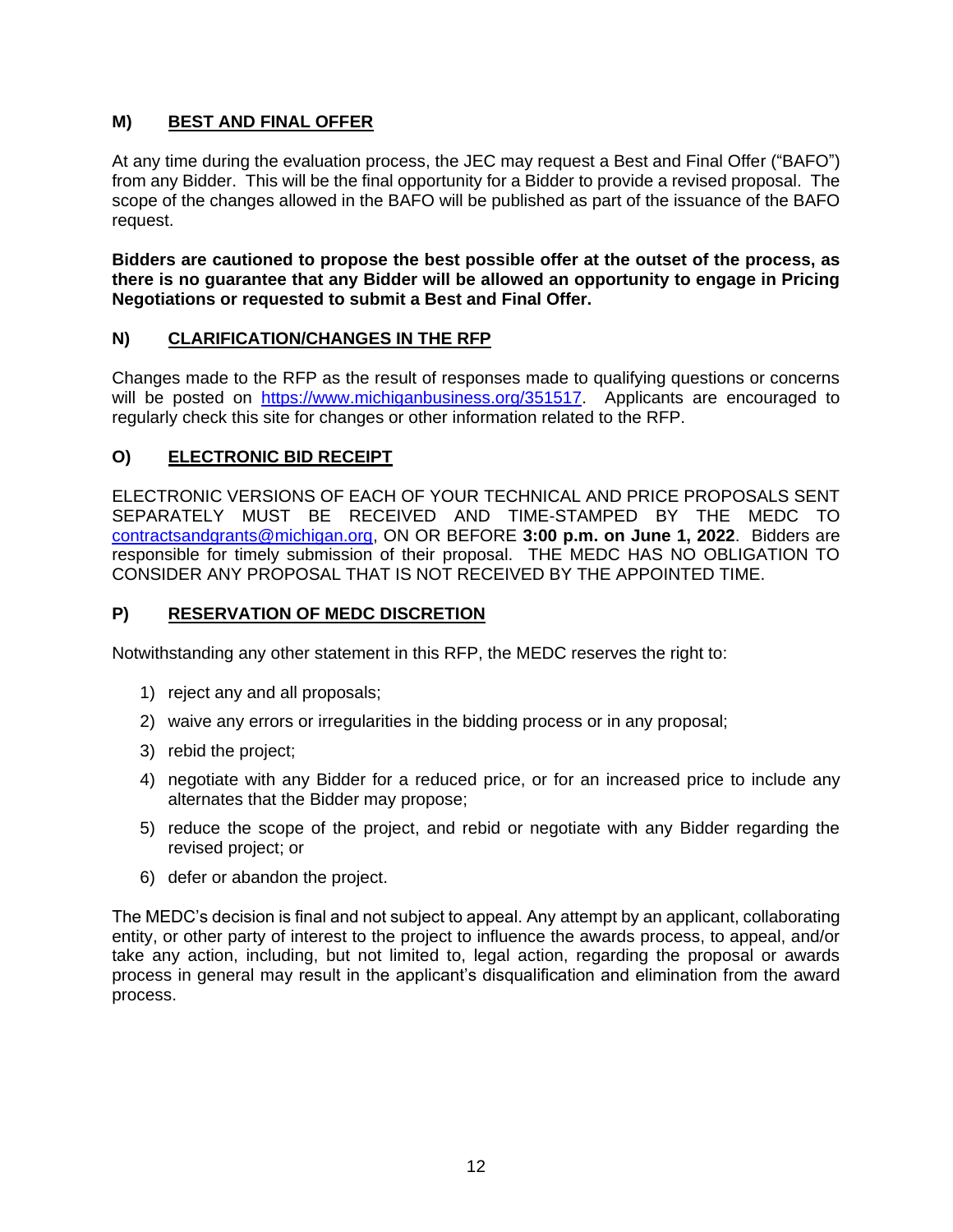# **Q) JURISDICTION**

In the event that there are conflicts concerning this RFP that proceed to court, jurisdiction will be in a Michigan court of law. Nothing in this RFP shall be construed to limit the rights and remedies of the MEDC that are otherwise available.

#### **R) ADDITIONAL CERTIFICATION**

Pursuant to Public Act 517 of 2012, an Iran linked business is not eligible to submit a bid on a request for proposal, with a public entity.

Bidders must include the following certification in the technical proposal:

"Bidder certifies that it is not an Iran-linked business as defined in MCL 129.312."

Failure to submit this certification will result in disqualification from consideration.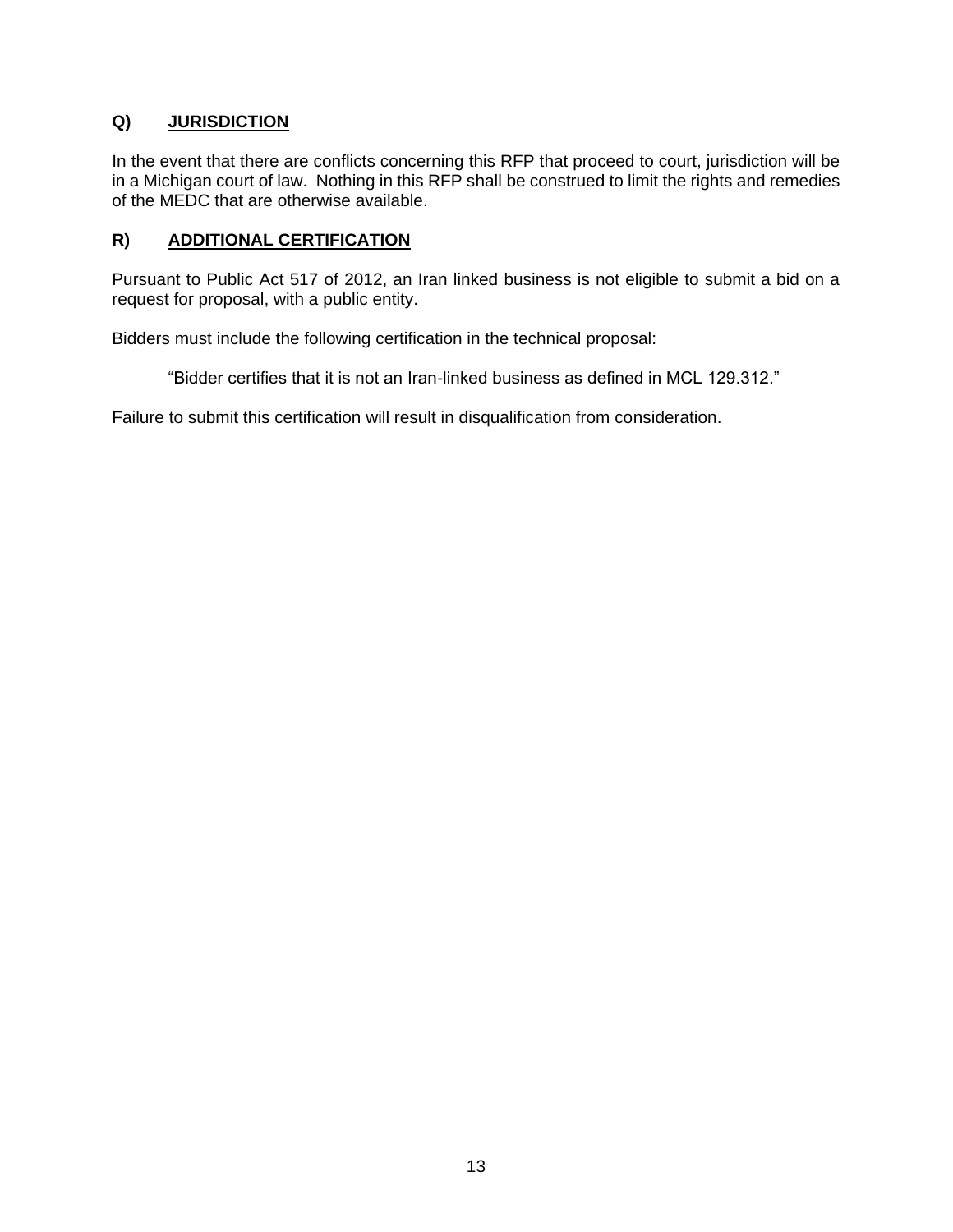#### **SECTION IV CONTRACTUAL TERMS AND CONDITIONS**

# **A) CONTRACT TERMS AND CONDITIONS**

- 1) The Contract The proposal selected will be subject to the terms and conditions of the Professional Services Contract with the MEDC (the "Contract").
- 2) Term of Work It is estimated that the activities in the proposed Contract will cover the period September 1, 2022 through September 30, 2025. The MEDC in its sole discretion, may extend the Term and allocate additional resources, subject to available funding.
- 3) Modification of Service The MEDC reserves the right to modify the requested services during the course of the Contract. Such modifications must be made in writing and may include the addition or deletion of tasks or any other modifications deemed necessary. Any changes in pricing proposed by the bidder resulting from the requested changes are subject to acceptance by the MEDC. Changes may be increases or decreases.

In the event changes are not acceptable to the MEDC, the Contract shall be subject to competitive bidding based upon the new specifications.

- 4) Subcontracting The MEDC reserves the right to approve any subcontractors for the Contract and to require the bidder, upon award of the Contract, to replace subcontractors that the MEDC finds to be unacceptable.
- 5) Award of Contract The MEDC reserves the right to award all or any part of this RFP and, based on what is in the best interest of the MEDC, the MEDC will award the Contract considering price, value and quality of the bids.

# **B) CONTRACTOR RESPONSIBILITIES**

The selected Bidder will be required to assume responsibility for all contractual activities offered in this RFP whether or not the Bidder performs them. Further, the MEDC will consider the selected Bidder to be the sole point of contact with regard to contractual matters, including payment of any and all charges resulting from the Contract.

# **C) ACCEPTANCE OF PROPOSAL CONTENT**

If awarded a Contract, the contents of this RFP will become contractual obligations. The following constitute the complete and exclusive statement of the agreement between the parties as it relates to this transaction:

- 1) This RFP (including subsequent written clarification provided in response to questions raised by email ) and any Addenda thereto; and
- 2) Final executed Contract.

In the event of any discrepancies between the above documents, the final executed Contract shall control. Failure of the successful Bidder to accept these obligations may result in cancellation of the award.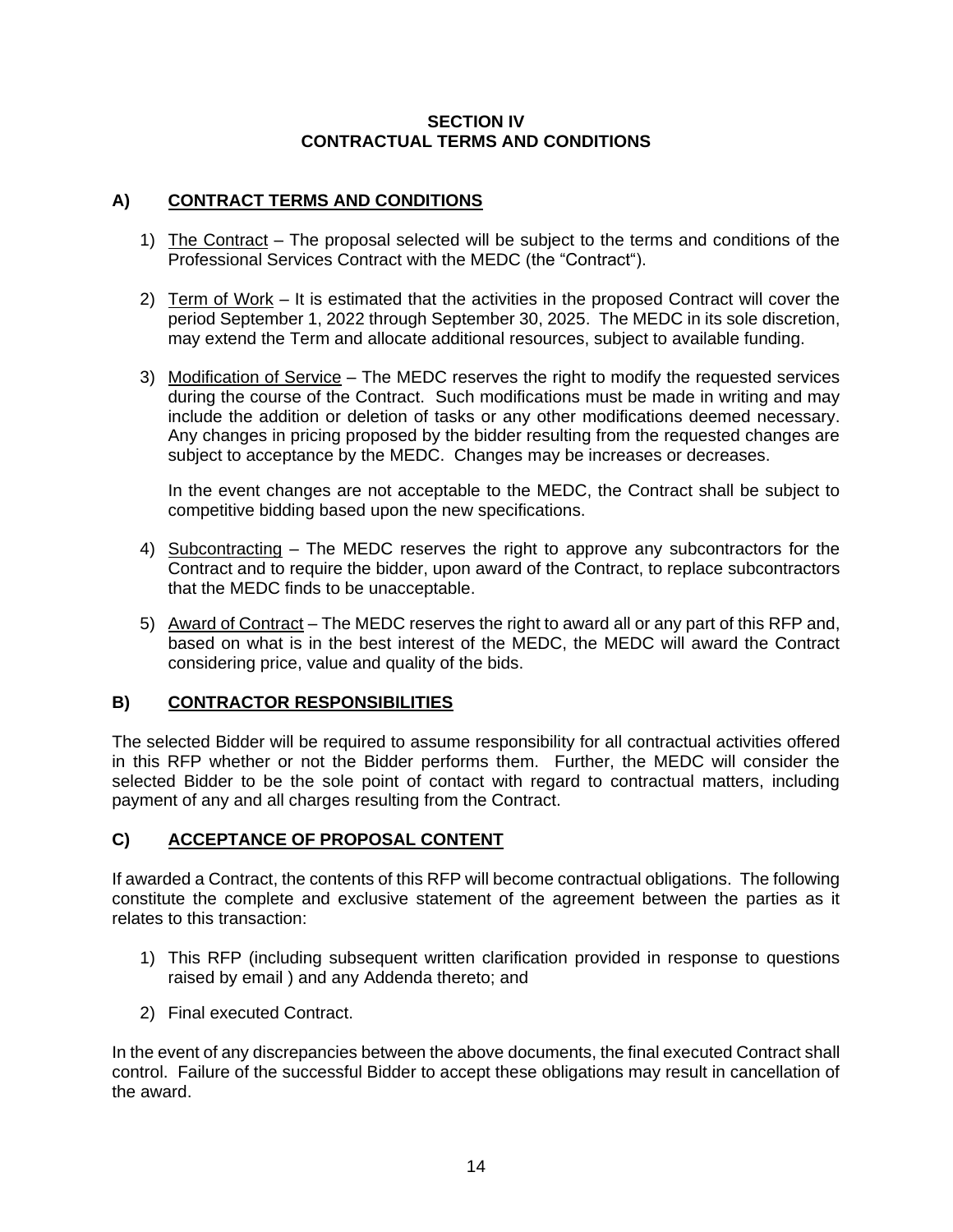# **D) PROJECT CONTROL AND REPORTS**

#### 1) Project Control

- a) The selected Bidder (the "Contractor") will carry out this project under the direction and control of the Business Support Unit of the MEDC.
- b) The MEDC will appoint a Contract Manager for this project. Although there will be continuous liaison with the Contractor team, the Contract Manager will meet with the Contractor's project manager for the purpose of reviewing progress and providing necessary guidance to the Contractor in solving problems which arise.
- c) The Contractor will submit brief written monthly summaries of progress which outline the work accomplished during the reporting period; work to be accomplished during the subsequent reporting period; problems, real or anticipated which should be brought to the attention of the Contract Manager and notification of any significant deviation from previously agreed upon work plans.
- d) Within five (5) working days of the execution of the Contract, the Contractor will submit a work plan to the Contract Manager for final approval. This work plan must be in agreement with Section III-A of this RFP as proposed by the Bidder and accepted by the MEDC for contract, and must include the following:
	- (i) The Contractor's project organizational structure.
	- (ii) The Contractor's staffing table with names and titles of personnel assigned to the project. This must be in agreement with staffing of the accepted proposal. Necessary substitutions due to change of employment status and other unforeseen circumstances may only be made with prior approval of the MEDC.
	- (iii) The project breakdown showing sub-projects, activities and tasks, and resources required and allocated to each.
	- (iv) The time-phased plan in the form of a graphic display, showing each event, task, and decision point in your work plan.